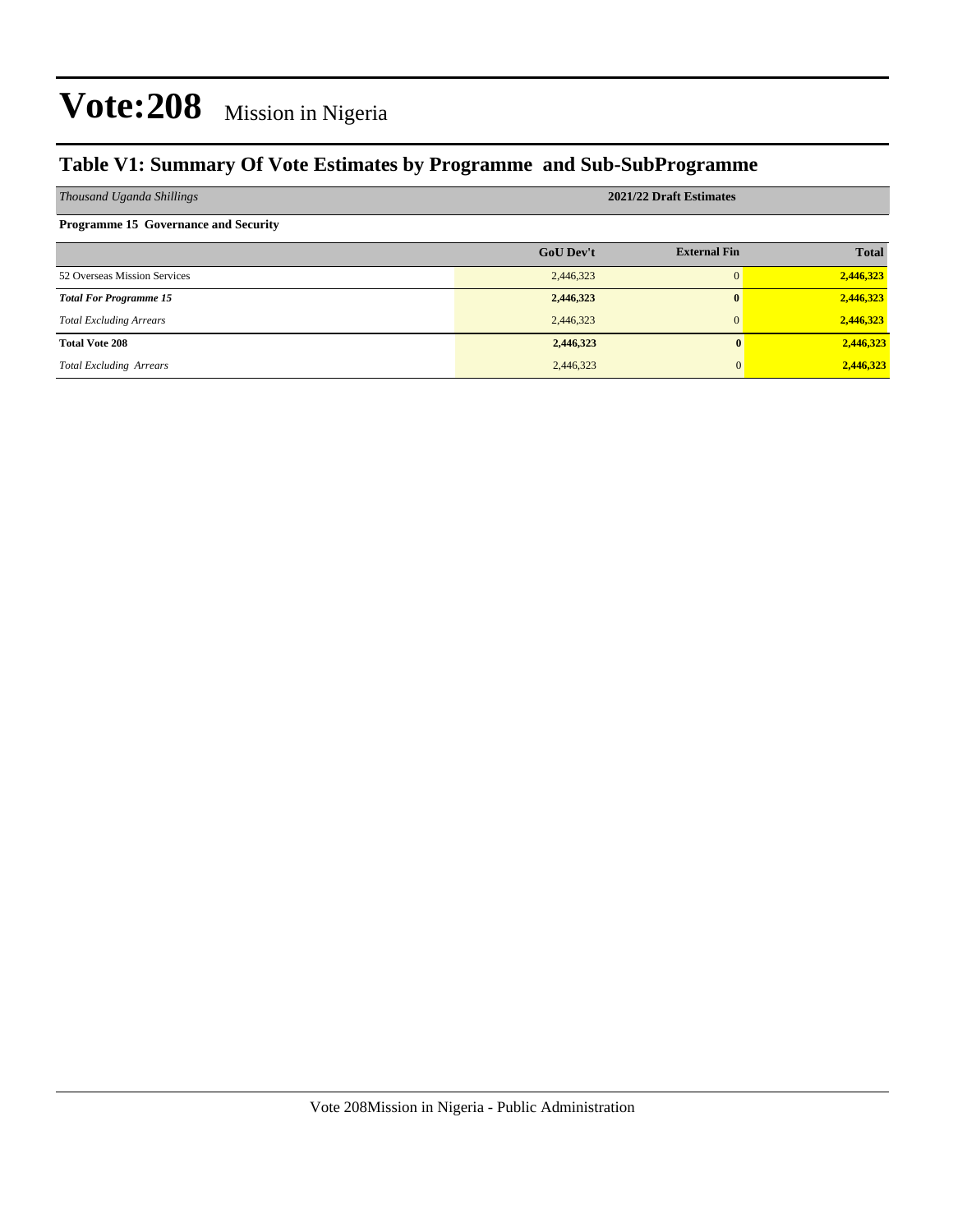#### **Table V2: Summary Of Vote Estimates by Sub-SubProgramme,Department and Project**

| Thousand Uganda Shillings                                               |                  | 2020/21 Approved Budget |              |              |             | 2021/22 Draft Estimates |              |  |
|-------------------------------------------------------------------------|------------------|-------------------------|--------------|--------------|-------------|-------------------------|--------------|--|
| <b>Sub-SubProgramme 52 Overseas Mission Services</b>                    |                  |                         |              |              |             |                         |              |  |
| <b>Recurrent Budget Estimates</b>                                       | <b>Wage</b>      | <b>Non-Wage</b>         | <b>AIA</b>   | <b>Total</b> | <b>Wage</b> | <b>Non-Wage</b>         | <b>Total</b> |  |
| 01 Headquarters Abuja                                                   | 222,441          | 2,223,882               | $\mathbf{0}$ | 2,446,323    | 222,441     | 2,223,882               | 2,446,323    |  |
| <b>Total Recurrent Budget Estimates for Sub-</b><br><b>SubProgramme</b> | 222,441          | 2,223,882               | $\bf{0}$     | 2,446,323    | 222,441     | 2,223,882               | 2,446,323    |  |
|                                                                         | G <sub>o</sub> U | <b>External Fin</b>     | <b>AIA</b>   | <b>Total</b> | GoU         | <b>External Fin</b>     | <b>Total</b> |  |
| <b>Total For Sub-SubProgramme 52</b>                                    | 2,446,323        | $\mathbf{0}$            | $\bf{0}$     | 2,446,323    | 2,446,323   | $\bf{0}$                | 2,446,323    |  |
| <b>Total Excluding Arrears</b>                                          | 2,446,323        | 0                       | $\theta$     | 2,446,323    | 2,446,323   | $\mathbf{0}$            | 2,446,323    |  |
| <b>Total Vote 208</b>                                                   | 2,446,323        | $\bf{0}$                | $\bf{0}$     | 2,446,323    | 2,446,323   | $\bf{0}$                | 2,446,323    |  |
| <b>Total Excluding Arrears</b>                                          | 2,446,323        | $\mathbf{0}$            | $\mathbf{0}$ | 2,446,323    | 2,446,323   | $\mathbf{0}$            | 2,446,323    |  |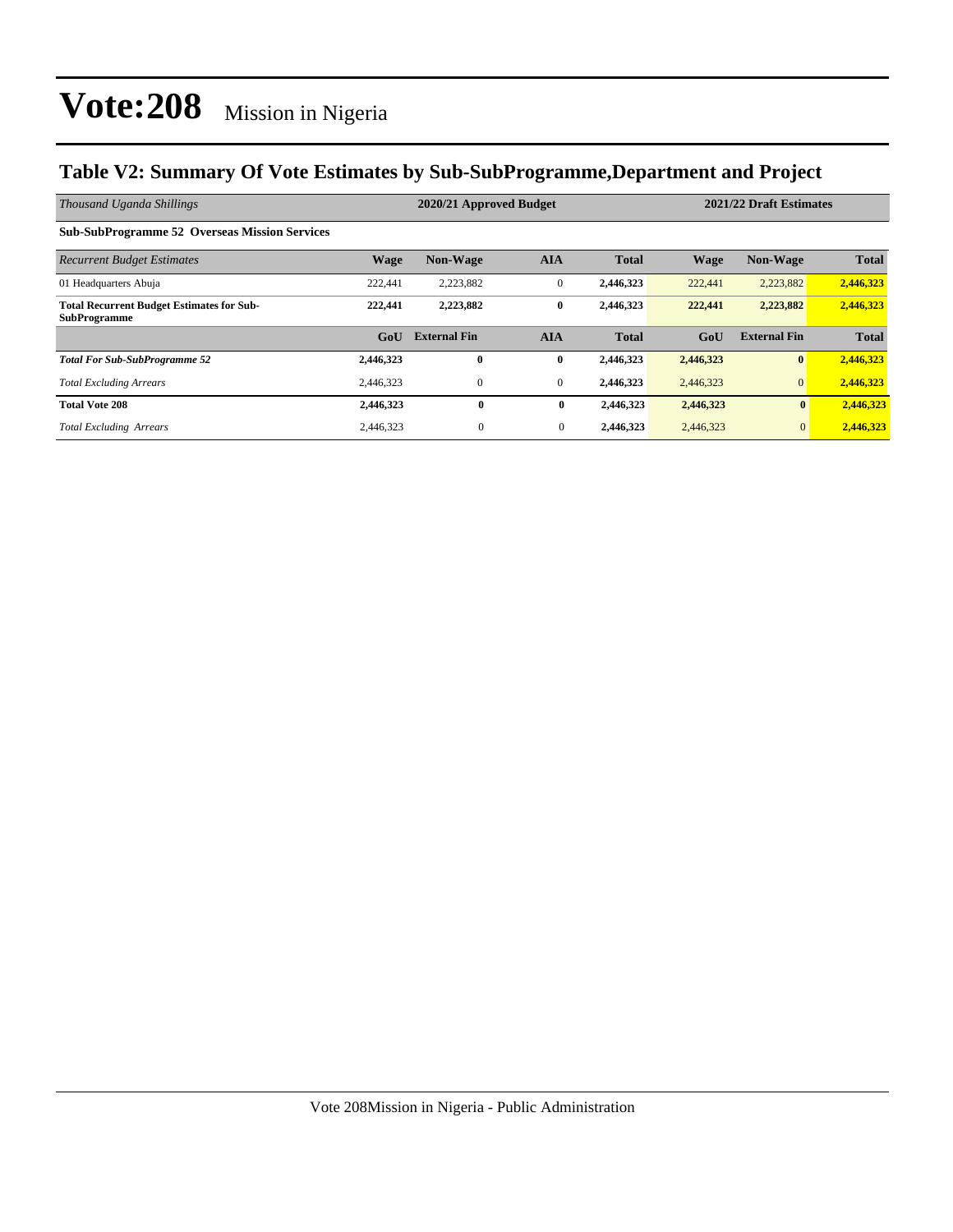### **Table V3: Summary Vote Estimates by Item**

| Thousand Uganda Shillings                               | 2020/21 Approved Budget |                     |              |              | 2021/22 Draft Estimates |                     |              |
|---------------------------------------------------------|-------------------------|---------------------|--------------|--------------|-------------------------|---------------------|--------------|
|                                                         | GoU                     | <b>External Fin</b> | <b>AIA</b>   | <b>Total</b> | GoU                     | <b>External Fin</b> | <b>Total</b> |
| <b>Employees, Goods and Services (Outputs Provided)</b> | 2,446,323               | $\bf{0}$            | $\bf{0}$     | 2,446,323    | 2,446,323               | $\bf{0}$            | 2,446,323    |
| 211103 Allowances (Inc. Casuals, Temporary)             | 977,752                 | $\bf{0}$            | $\bf{0}$     | 977,752      | 977,752                 | $\bf{0}$            | 977,752      |
| 211105 Missions staff salaries                          | 222,441                 | $\bf{0}$            | $\bf{0}$     | 222,441      | 222,441                 | $\mathbf{0}$        | 222,441      |
| 212201 Social Security Contributions                    | 60,000                  | $\bf{0}$            | $\bf{0}$     | 60,000       | 60,000                  | $\bf{0}$            | 60,000       |
| 213001 Medical expenses (To employees)                  | 170,806                 | $\bf{0}$            | $\bf{0}$     | 170,806      | 170,806                 | $\mathbf{0}$        | 170,806      |
| 221001 Advertising and Public Relations                 | 10,939                  | $\bf{0}$            | $\bf{0}$     | 10,939       | 10,939                  | $\mathbf{0}$        | 10,939       |
| 221009 Welfare and Entertainment                        | 57,609                  | $\bf{0}$            | $\bf{0}$     | 57,609       | 57,609                  | $\mathbf{0}$        | 57,609       |
| 221011 Printing, Stationery, Photocopying and Binding   | 30,174                  | $\bf{0}$            | $\bf{0}$     | 30,174       | 30,174                  | $\bf{0}$            | 30,174       |
| 221014 Bank Charges and other Bank related costs        | 9,000                   | $\bf{0}$            | $\bf{0}$     | 9,000        | 9,000                   | $\mathbf{0}$        | 9,000        |
| 222001 Telecommunications                               | 40.000                  | $\bf{0}$            | $\bf{0}$     | 40,000       | 40,000                  | $\bf{0}$            | 40,000       |
| 222002 Postage and Courier                              | 20,000                  | $\bf{0}$            | $\bf{0}$     | 20,000       | 20,000                  | $\mathbf{0}$        | 20,000       |
| 223003 Rent – (Produced Assets) to private entities     | 551,000                 | $\bf{0}$            | $\bf{0}$     | 551,000      | 551,000                 | $\bf{0}$            | 551,000      |
| 223005 Electricity                                      | 31,999                  | $\bf{0}$            | $\bf{0}$     | 31,999       | 31,999                  | $\bf{0}$            | 31,999       |
| 223006 Water                                            | 9,000                   | $\bf{0}$            | $\bf{0}$     | 9,000        | 9,000                   | $\bf{0}$            | 9,000        |
| 226001 Insurances                                       | 11,501                  | $\bf{0}$            | $\bf{0}$     | 11,501       | 11,501                  | $\mathbf{0}$        | 11,501       |
| 227001 Travel inland                                    | 60,000                  | $\bf{0}$            | $\bf{0}$     | 60,000       | 60,000                  | $\mathbf{0}$        | 60,000       |
| 227002 Travel abroad                                    | 118,400                 | $\bf{0}$            | $\bf{0}$     | 118,400      | 118,400                 | $\mathbf{0}$        | 118,400      |
| 227003 Carriage, Haulage, Freight and transport hire    | 24,000                  | $\bf{0}$            | $\bf{0}$     | 24,000       | 24,000                  | $\bf{0}$            | 24,000       |
| 227004 Fuel, Lubricants and Oils                        | 20,000                  | $\bf{0}$            | $\bf{0}$     | 20,000       | 20,000                  | $\bf{0}$            | 20,000       |
| 228002 Maintenance - Vehicles                           | 21,702                  | $\bf{0}$            | $\bf{0}$     | 21,702       | 21,702                  | $\bf{0}$            | 21,702       |
| <b>Grand Total Vote 208</b>                             | 2,446,323               | $\bf{0}$            | $\bf{0}$     | 2,446,323    | 2,446,323               | $\bf{0}$            | 2,446,323    |
| <b>Total Excluding Arrears</b>                          | 2,446,323               | $\boldsymbol{0}$    | $\mathbf{0}$ | 2,446,323    | 2,446,323               | $\mathbf{0}$        | 2,446,323    |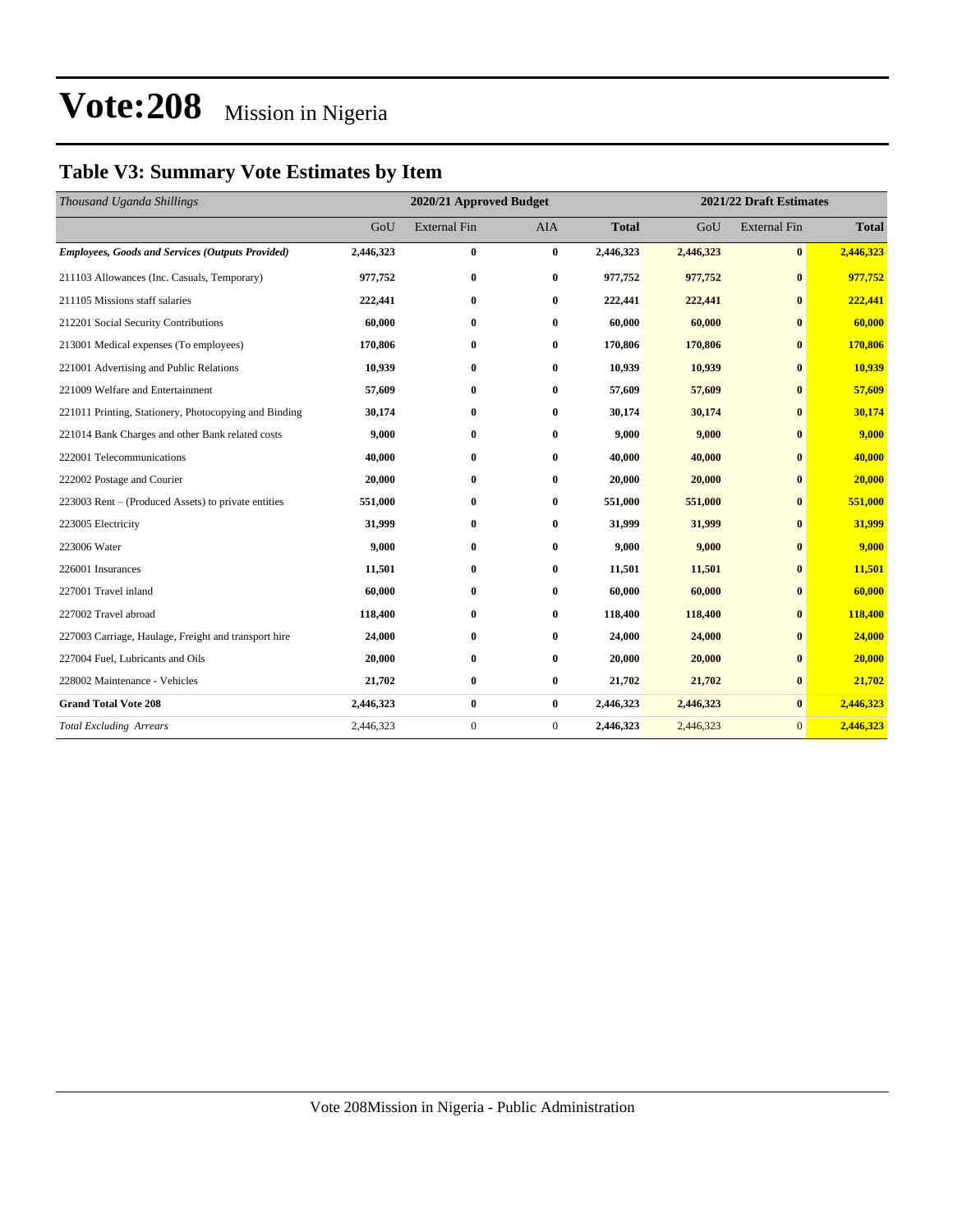#### **Table V4: Detailed Estimates by Sub-SubProgramme, Department,Project and Output and Item**

*Sub-SubProgrammme 52 Overseas Mission Services*

*Recurrent Budget Estimates*

#### **Department 01 Headquarters Abuja**

| Thousand Uganda Shillings                                                   | 2020/21 Approved Budget |                  |                  |              | 2021/22 Draft Estimates |              |              |
|-----------------------------------------------------------------------------|-------------------------|------------------|------------------|--------------|-------------------------|--------------|--------------|
| <b>Outputs Provided</b>                                                     | Wage                    | Non Wage         | AIA              | <b>Total</b> | Wage                    | Non Wage     | <b>Total</b> |
| <b>Budget Output 165201 Cooperation frameworks</b>                          |                         |                  |                  |              |                         |              |              |
| 211103 Allowances (Inc. Casuals, Temporary)                                 | $\boldsymbol{0}$        | 611,106          | $\boldsymbol{0}$ | 611,106      | $\mathbf{0}$            | 611,106      | 611,106      |
| 211105 Missions staff salaries                                              | 222,441                 | $\boldsymbol{0}$ | $\boldsymbol{0}$ | 222,441      | 222,441                 | $\mathbf{0}$ | 222,441      |
| 212201 Social Security Contributions                                        | $\mathbf{0}$            | 30,000           | $\boldsymbol{0}$ | 30,000       | $\mathbf{0}$            | 30,000       | 30,000       |
| 213001 Medical expenses (To employees)                                      | $\boldsymbol{0}$        | 130,806          | $\overline{0}$   | 130,806      | $\mathbf{0}$            | 130,806      | 130,806      |
| 221009 Welfare and Entertainment                                            | $\boldsymbol{0}$        | 28,690           | $\boldsymbol{0}$ | 28,690       | $\mathbf{0}$            | 28,690       | 28,690       |
| 221011 Printing, Stationery, Photocopying and Binding                       | $\boldsymbol{0}$        | 30,174           | $\boldsymbol{0}$ | 30,174       | $\mathbf{0}$            | 30,174       | 30,174       |
| 223003 Rent – (Produced Assets) to private entities                         | $\boldsymbol{0}$        | 400,000          | $\boldsymbol{0}$ | 400,000      | $\boldsymbol{0}$        | 400,000      | 400,000      |
| 223005 Electricity                                                          | $\boldsymbol{0}$        | 20,000           | $\overline{0}$   | 20,000       | $\mathbf{0}$            | 20,000       | 20,000       |
| 227002 Travel abroad                                                        | $\boldsymbol{0}$        | 38,400           | $\overline{0}$   | 38,400       | $\boldsymbol{0}$        | 38,400       | 38,400       |
| 227003 Carriage, Haulage, Freight and transport hire                        | $\boldsymbol{0}$        | 24,000           | $\boldsymbol{0}$ | 24,000       | $\boldsymbol{0}$        | 24,000       | 24,000       |
| <b>Total Cost of Budget Output 01</b>                                       | 222,441                 | 1,313,176        | 0                | 1,535,617    | 222,441                 | 1,313,176    | 1,535,617    |
| <b>Budget Output 165202 Consulars services</b>                              |                         |                  |                  |              |                         |              |              |
| 211103 Allowances (Inc. Casuals, Temporary)                                 | $\mathbf{0}$            | 244,442          | $\boldsymbol{0}$ | 244,442      | $\overline{0}$          | 244,442      | 244,442      |
| 213001 Medical expenses (To employees)                                      | $\boldsymbol{0}$        | 40,000           | $\boldsymbol{0}$ | 40,000       | $\mathbf{0}$            | 40,000       | 40,000       |
| 221001 Advertising and Public Relations                                     | $\boldsymbol{0}$        | 4,690            | $\boldsymbol{0}$ | 4,690        | $\mathbf{0}$            | 4,690        | 4,690        |
| 221009 Welfare and Entertainment                                            | $\boldsymbol{0}$        | 28,919           | $\boldsymbol{0}$ | 28,919       | $\mathbf{0}$            | 28,919       | 28,919       |
| 221014 Bank Charges and other Bank related costs                            | $\boldsymbol{0}$        | 9,000            | $\overline{0}$   | 9,000        | $\mathbf{0}$            | 9,000        | 9,000        |
| 222001 Telecommunications                                                   | $\boldsymbol{0}$        | 40,000           | $\boldsymbol{0}$ | 40,000       | $\mathbf{0}$            | 40,000       | 40,000       |
| 222002 Postage and Courier                                                  | $\boldsymbol{0}$        | 20,000           | $\overline{0}$   | 20,000       | $\mathbf{0}$            | 20,000       | 20,000       |
| 223003 Rent – (Produced Assets) to private entities                         | $\boldsymbol{0}$        | 117,000          | $\boldsymbol{0}$ | 117,000      | $\mathbf{0}$            | 117,000      | 117,000      |
| 223005 Electricity                                                          | $\boldsymbol{0}$        | 11,999           | $\overline{0}$   | 11,999       | $\mathbf{0}$            | 11,999       | 11,999       |
| 223006 Water                                                                | $\boldsymbol{0}$        | 9,000            | $\overline{0}$   | 9,000        | $\boldsymbol{0}$        | 9,000        | 9,000        |
| 226001 Insurances                                                           | $\boldsymbol{0}$        | 11,501           | $\boldsymbol{0}$ | 11,501       | $\mathbf{0}$            | 11,501       | 11,501       |
| 227001 Travel inland                                                        | $\boldsymbol{0}$        | 60,000           | $\boldsymbol{0}$ | 60,000       | $\mathbf{0}$            | 60,000       | 60,000       |
| 227002 Travel abroad                                                        | $\boldsymbol{0}$        | 80,000           | $\boldsymbol{0}$ | 80,000       | $\mathbf{0}$            | 80,000       | 80,000       |
| 227004 Fuel, Lubricants and Oils                                            | $\boldsymbol{0}$        | 20,000           | $\overline{0}$   | 20,000       | $\mathbf{0}$            | 20,000       | 20,000       |
| 228002 Maintenance - Vehicles                                               | $\boldsymbol{0}$        | 21,702           | $\overline{0}$   | 21,702       | $\boldsymbol{0}$        | 21,702       | 21,702       |
| <b>Total Cost of Budget Output 02</b>                                       | $\boldsymbol{\theta}$   | 718,253          | $\theta$         | 718,253      | $\boldsymbol{\theta}$   | 718,253      | 718,253      |
| Budget Output 165204 Promotion of trade, tourism, education, and investment |                         |                  |                  |              |                         |              |              |
| 211103 Allowances (Inc. Casuals, Temporary)                                 | $\boldsymbol{0}$        | 122,204          | $\mathbf{0}$     | 122,204      | $\mathbf{0}$            | 122,204      | 122,204      |
| 212201 Social Security Contributions                                        | $\mathbf{0}$            | 30,000           | $\overline{0}$   | 30,000       | $\mathbf{0}$            | 30,000       | 30,000       |

Vote 208Mission in Nigeria - Public Administration